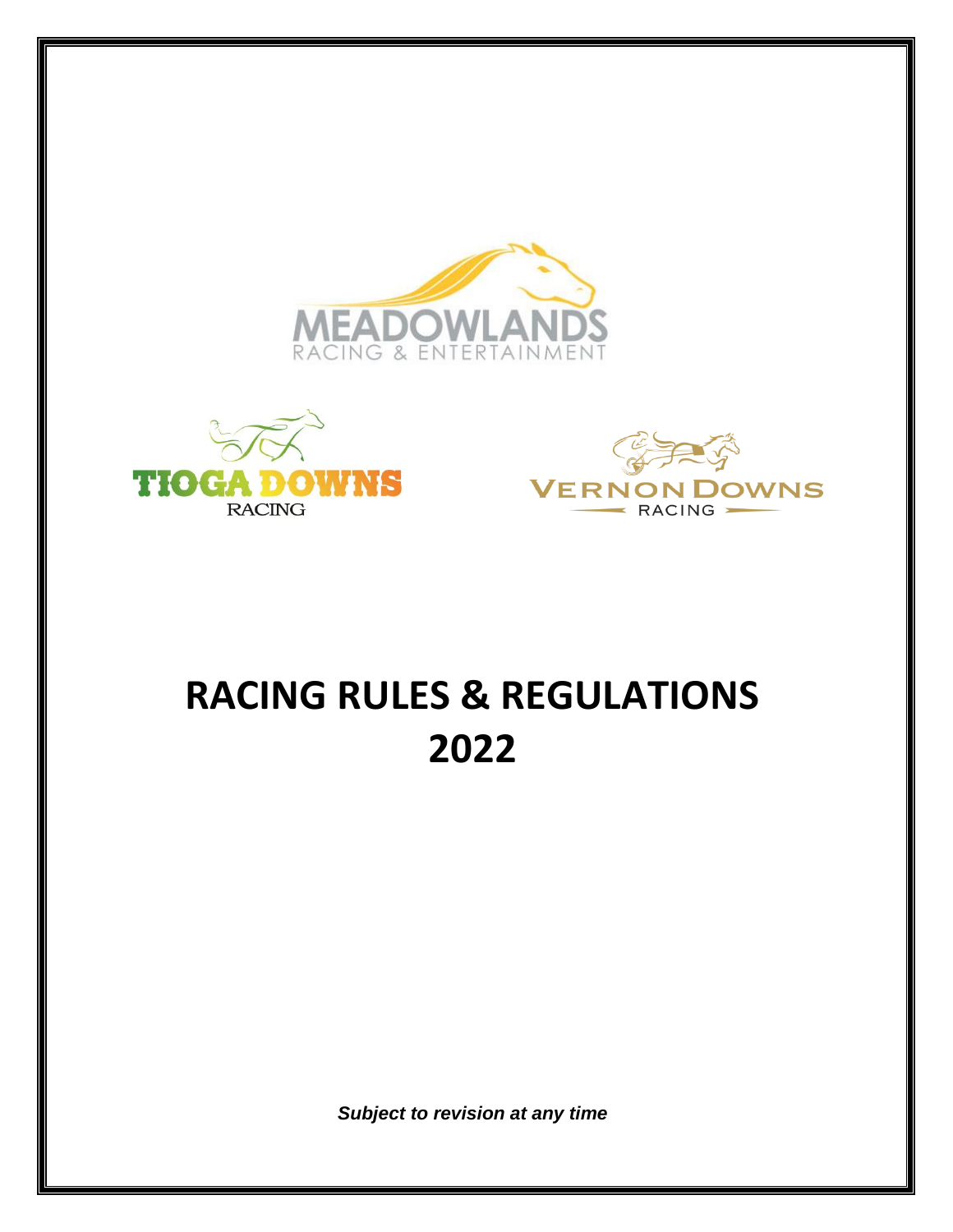# **The Meadowlands – Tioga Downs – Vernon Downs**

*(Referred to as "The Racetracks" for purpose of these rules)*

*The Rules of Racing in effect at the time any Race is raced shall govern the Race and all Entries will be received only with the understanding and on the agreement of the Applicant that the Rules of Racing govern.*

*The Racetracks reserve the right under the racetrack owners "right of exclusion" at any time to deny admission to any part or parts of the properties to an applicant or any agent acting on his/her behalf.*

*The Racetracks reserve the right under the racetrack owners "right of exclusion" to deny entry into any race, overnight or paid-in event. This includes races upon which payment has been made at any time up to and including time of declaration for that race.*

*The Racetracks reserve the right to cancel any race, including both overnight and paid-in events, if the number of nomination/declarations does not meet a minimum requirement set by the track up to and including time of declaration for that race.*

*The Racetracks reserve the right to a lifetime exclusion from the properties for any person found to be falsely representing themselves to be the trainer of any horse(s) AKA "Bearding".*

*Those rights listed above apply to all participants, patrons, employees, and/or any persons and/or horses under their control. Nothing in these rules and regulations shall in any way limit other rights, which The Racetracks may have.*

*It is a privilege to participate at The Racetracks. Any conduct determined by management, in its sole and absolute discretion, to have an adverse effect on the sport of horse racing or not to be in the best interests of the sport of horse racing, may result in the imposition of a penalty in accordance with these Rules and Regulations.*

*Any horse nominated to any stakes/event as well as the Nominator shall be bound by all Articles in the Conditions for that stake/event.*

*The Racetracks, at their sole discretion as to what it determines to be in the best interest of the races, reserves the right to refuse the participation of any entry or proposed entry. Any horse owned or trained by an owner or trainer who is arrested, indicted or is the subject of a filed governmental criminal information charging such person with administering, selling, sponsoring, or encouraging the sale or use of illegal medications or the illegal or unethical treatment of animals will be ineligible to race in any of the races owned or serviced by The Racetracks. Such ineligibility shall commence on the date of such arrest, indictment or information and continue for a minimum of 60 days from the time of the transfer of ownership of the horse and/or the change of trainers to a bona fide separate and unrelated licensed owner or trainer.* 

*All stakes/events at The Racetracks are subject to the Stallion Restriction Rule (see track websites for details).*

*Any/all health-related policies as required by the State and/or The Racetracks must be followed explicitly.*

*These Rules and Regulations shall always apply to all The Racetracks' premises, including the backstretch area, and to all individuals using these areas, without limitation, either as applicants, residents, party(s) to a contract with The Racetracks, or in any other capacity whatsoever. The Racetracks reserve the right to alter or amend these Rules and Regulations without notice, at any time as deemed necessary.*

#### *Breach of the Rules:*

*A breach of any of the rules and regulations or policies of The Racetracks may result in a loss of privileges, loss of any or all fees (other than entry fees) and/or eviction from the premises. Any person having knowledge that a breach of any of the rules and regulations or policies of The Racetracks has been committed must immediately report such breach to a security officer, stable area superintendent, track superintendent, staff sergeant or any other employee.*

*Failure to comply with these conditions may result in any agreement created by the acceptance of any stakes payment to be declared void at the discretion of The Racetracks rendering the horse(s) in question ineligible to race in those stakes/events with no liability to The Racetracks and no assurance of a refund of payments previously made to the stake/event in question.*

*It is the goal of The Racetracks to provide a level playing field for all participants and a race product that is beyond reproach.*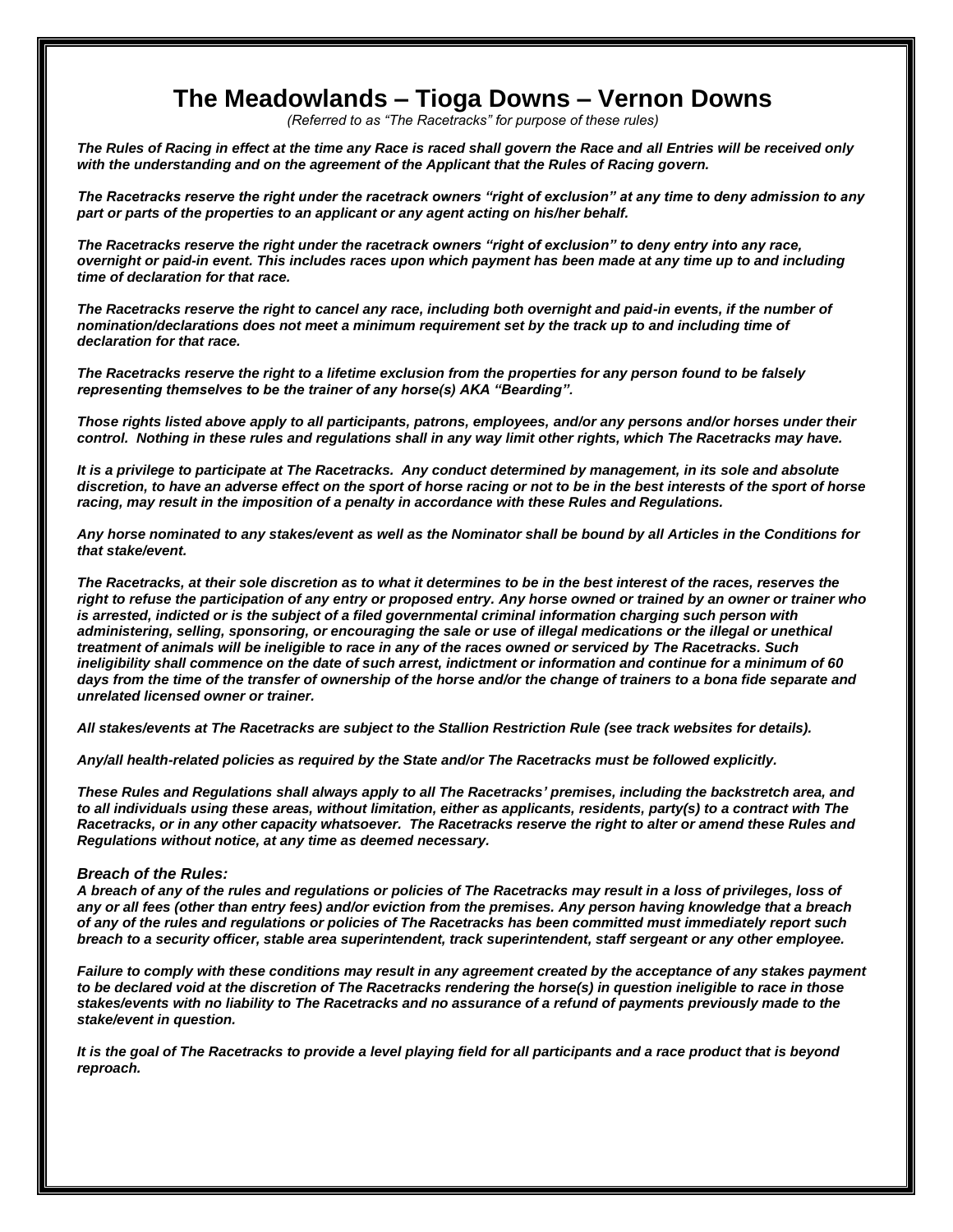# **REGULATORY:**

- 1. A Racing Application must be completed and signed before entries will be accepted at any of The Racetracks. All conditions within that application apply in concert with these Rules.
- 2. Upon accepting the right to participate at The Racetracks each trainer agrees to accept full responsibility for the care and welfare of the horses in his custody.
- 3. Each trainer also agrees not to act as a program trainer for or otherwise train or enter any horse in a race for or act in the capacity of any other trainer or owner who is not properly licensed and approved to participate at The Racetracks.
- 4. All personnel must be licensed by the applicable State Racing Governing body. Each trainer agrees not to employ under any circumstance an individual who is not properly licensed or is under suspension in any jurisdiction.
- 5. Trainers are responsible for providing Worker's Compensation insurance in those states where required and following all procedures as required by applicable State regulations.
- 6. All personnel will be subject to applicable State law and all rules and security policies in place while stabled at The Racetracks and/or competing in The Racetrack's events.
- 7. All horses entering and leaving the stable area must be properly checked at the stable gate.
- 8. Persons entering the stable area must possess proper credentials to be admitted by the security representative at the stable gate. Identification must be produced if requested.
- 9. If required by State rules a photo ID badge must be issued by The Racetracks and must be always worn and visible while in the stable area and paddock.
- 10. Guest passes may be available. Contact Racing Office for details at each track. Guest must always remain in the company of the licensed individual signing for the guest pass.
- 11. All personnel entering and leaving the stable area of The Racetracks are subject to search and seizure, extending to their person, horses, and vehicle.
- 12. All persons using the facilities will abide by the lawful direction of racetrack security personnel.
- 13. Use of main track hours will be posted at each of The Racetracks.
- 14. State & Racetrack rules prohibit all race day medication other than Lasix.
- 15. A veterinarian designated by the State or The Racetracks will administer Lasix. The times and location will be posted.
- 16. The Racetracks prohibit possession of any veterinary medication and/or apparatus to introduce such by anyone other than a licensed veterinarian or vet assistant.
- 17. Milk-shaking and any apparatus to perform milk-shaking are prohibited.
- 18. Trainers and owners are required to comply with pre- and post-race blood gas testing procedures and out-of-competition hair sample testing and/or all forms of blood testing.
- 19. Any horse declared to race may be tested for any medication or prohibited substance at the discretion of The Racetracks and/or the State administrators at any time. If the tests are conducted by the racetrack and the sample tests positive for a banned substance, the trainer and/or owner will be held liable for the cost of the testing procedure.
- 20. Any trainer whose horse tests positive for an ARCI Class 1 or 2 drug at The Racetracks may be excluded immediately.
- 21. Any horse testing positive may be excluded from participating at The Racetracks for a period to be determined by The Racetracks.
- 22. Any horse that tests positive for any prohibited drug may be required to stable the grounds and race out of detention as a condition of continued right to participate.
- 23. Any and/or all races and/or horses may be subject to 24-hour detention at the discretion of the racetracks.
- 24. At the discretion of The Racetracks any trainer or owner may be required to stable their horses on the grounds as a condition to participate.
- 25. Horses stabled at The Racetracks may not be removed from the grounds on the day they are entered to race.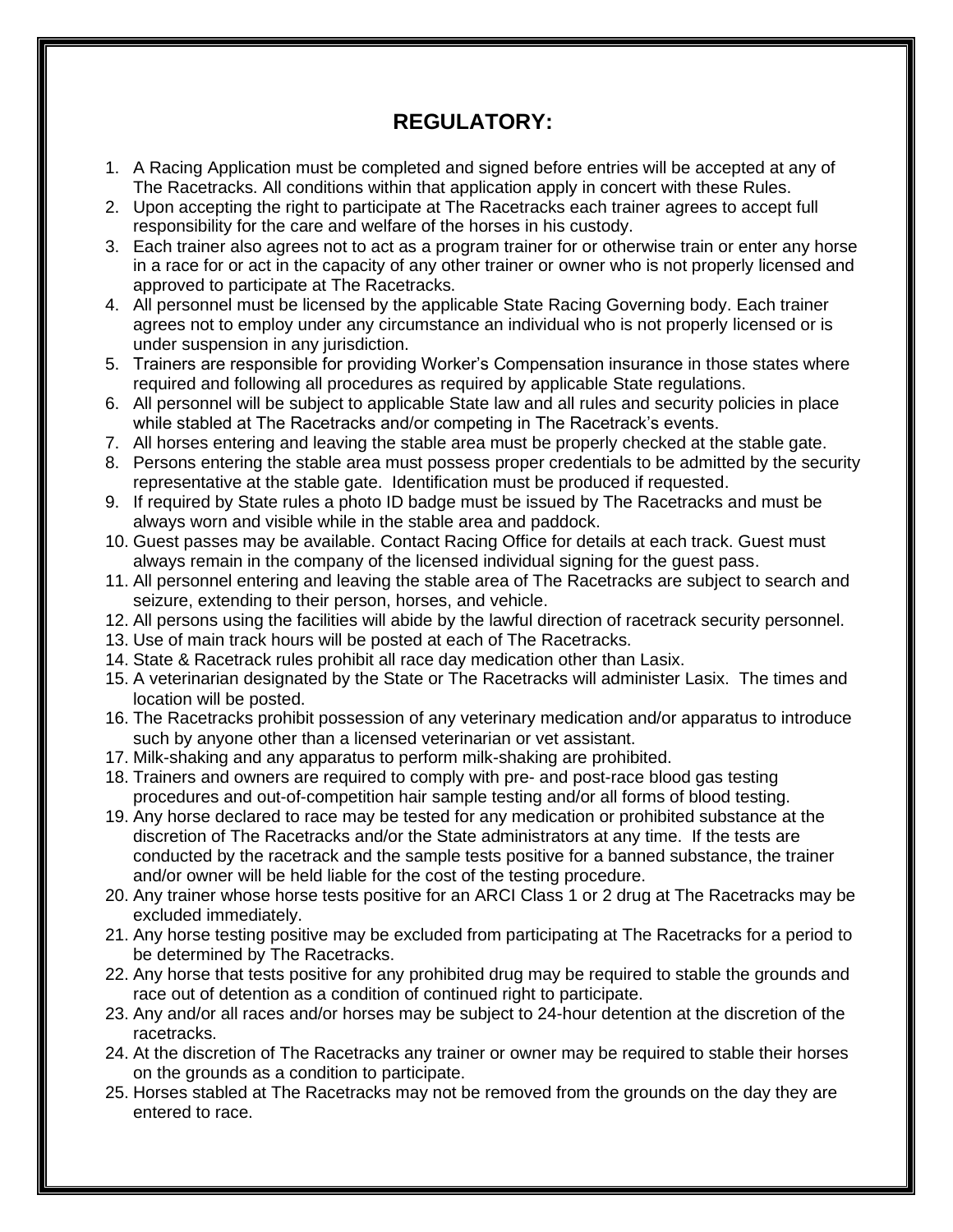### **RACING:**

- 1. Horses racing at The Meadowlands, Tioga Downs or Vernon Downs must meet the qualifying standards as listed on the condition sheet for overnight races and meet the qualifying standards as listed in the conditions for stakes races.
- 2. All horses declared to race must have a racing application on file, Electronic Eligibility, a negative Coggins Test within the required time frame, and any other documents and/or certificates required by State rules or The Racetracks.
- 3. Those declared into claiming races must have a claiming authorization on file in the Racing Office.
- 4. The Racetracks reserve the right to cancel any Race, upon repayment of fees as stated in the stakes conditions, if any; and/or change the time and/or place of any Race.
- 5. The Racetracks reserve the right to carry any event over one race day with the permission of the Presiding Judge.
- 6. If any unforeseeable event prevents the racing of any or all added money events, paid in monies shall be refunded as stated in the conditions of the race. All fees and purses are in US Funds.
- 7. Race distance and field size shall be as determined by the Director of Racing as he sees fit for any/all events.
- 8. Any change of trainers made fewer than 30 days or within four starts of the date of a stakes race will be reviewed by the sponsor. If such change is not accepted, it may result in refusal of entry.
- 9. The Stallion Restriction rule is applicable as included in Race Conditions.
- 10. The Racetracks reserve the right to deny stall space, reject any entry, change the program order, place improperly declared horses in correct classes and declare off any race that does not fill.
- 11. No medication is permitted in the paddock.
- 12. The use of cellular phones in the paddock shall be governed by State rule.
- 13. Drivers agree to adhere to the Rules & Policies provided to them as necessary by The Racetracks and/or Presiding Judge.
- 14. The Racetracks reserve the right to require drivers to apply for approval to race in stakes or overnight races.
- 15. There is a zero-tolerance policy on "kicking" at The Racetracks.
- 16. Drivers are required to wear colors with clean white pants or a professional training suit along with driving boots & pant clips in qualifying races. Colors, clean white pants and driving boots with pant clips are required for warming up horses for the race cards.
- 17. Helmets must be worn with the chin strap buckled, always while on the racetrack.